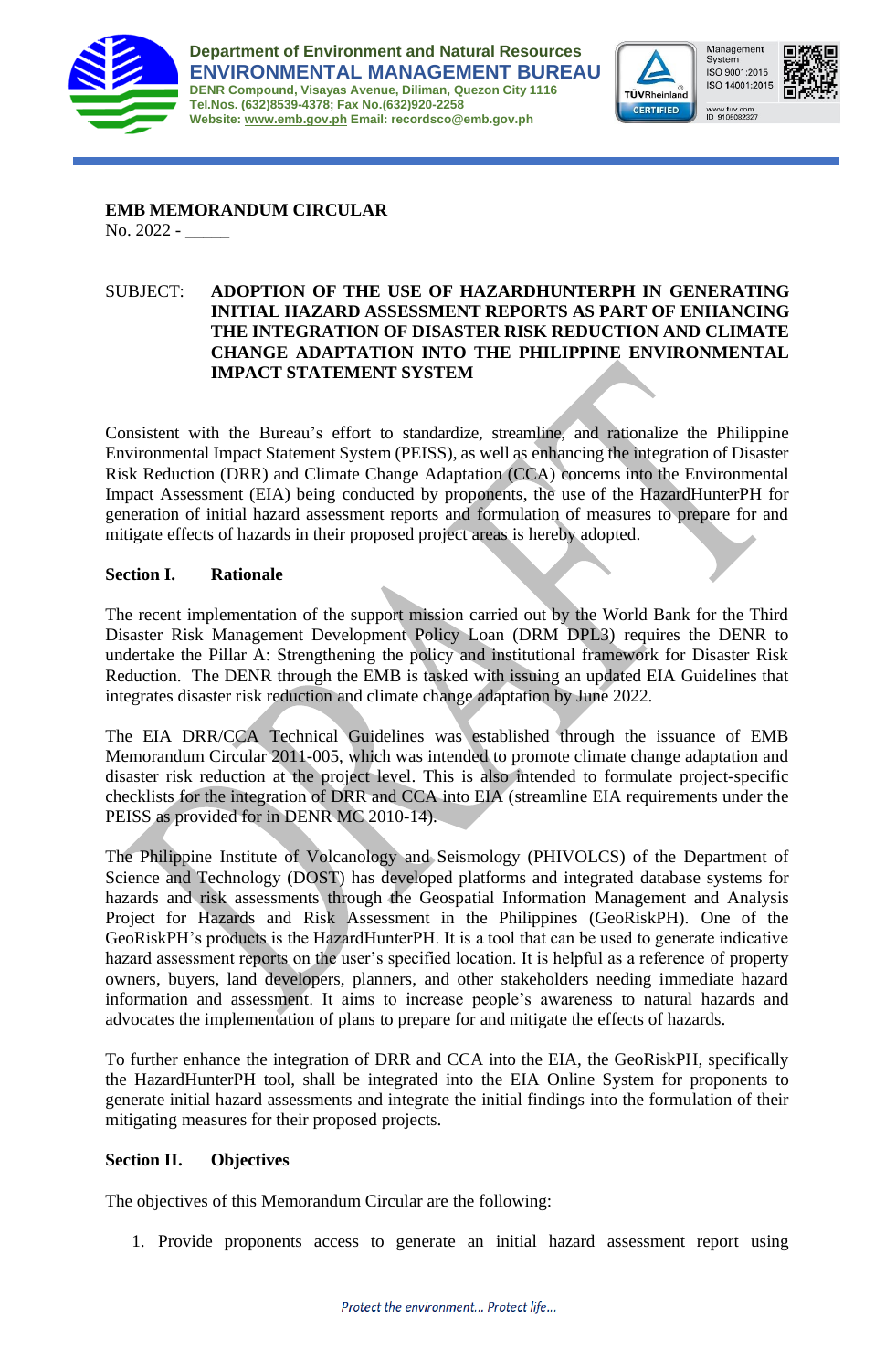HazardHunterPH tool.

2. Require the proponent to provide appropriate measures in their Environmental Management Plan based on the results of hazard assessment using HazardHunterPH.

## **Section III. Requirements on the use of HazardHunterPH for ECC applications**

Based on Section 2 of the EIA DRR/CCA Technical Guidelines, hazard maps generated by mandated agencies (e.g. PHIVOLCS, MGB, PAGASA) will be used in the assessment of the project area. To ensure that appropriate hazard maps from mandated agencies are being used, the proponents are required to generate initial hazard assessment using the HazardHunterPH tool of GeoRiskPH.

Should there be any findings in the initial hazard assessment, the proponent must include in their EMP the appropriate measures to mitigate the impacts of the hazards for the proposed project.

#### **Section IV. Procedures**

To use the HazardHunterPH tool to generate an initial hazard assessment of the proposed project area, the following are the procedures:

## **A. Generating Initial Hazard Assessment through the HazardHunterPH Website**

The proponents are required to generate HazardHunterPH initial assessment report through HazardHunterPH's website for projects' requiring an Environmental Impact Statement (EIS) in their ECC application. The following are the steps in obtaining the initial assessment report:

- 1. Go to the EMB website (emb.gov.ph) and click "HazardHunterPH" to go to the HazardHunterPH website. Alternatively, you may go directly to the HazardHunterPH website (https://hazardhunter.georisk.gov.ph/);
- 2. Provide the location of your project through either of the following:
	- a. Input the coordinates for assessment
		- i. Click "Use Coordinates"
		- ii. Specify the longitude and latitude of the area, then click the Search button
	- b. Search the location of the project site through map view
		- i. Click "Go to Map View"
		- ii. Using the map, search for the project site, then double click the project site on the map
- 3. Wait for HazardHunterPH to calculate for the hazard assessment; and,
- 4. Once completed, download the Assessment Results by clicking "View Report with Recommendations".

#### **B. Generating Initial Hazard Assessment as part of ECC Online Application**

For proponents who are applying for an ECC through the ECC Online System, they shall do the following:

- 1. After inputting the geographic coordinates of the project area, click "Generate HazardHunterPH initial hazard assessment for your proposed project area".
- 2. The generated initial hazard assessment will form part of the uploaded documentary requirements which the proponents can download.

#### **Section V. Separability Clause**

If any provision of this Order is declared unconstitutional or invalid, other sections or provisions hereof which are not affected thereby shall continue to be in full force and in effect.